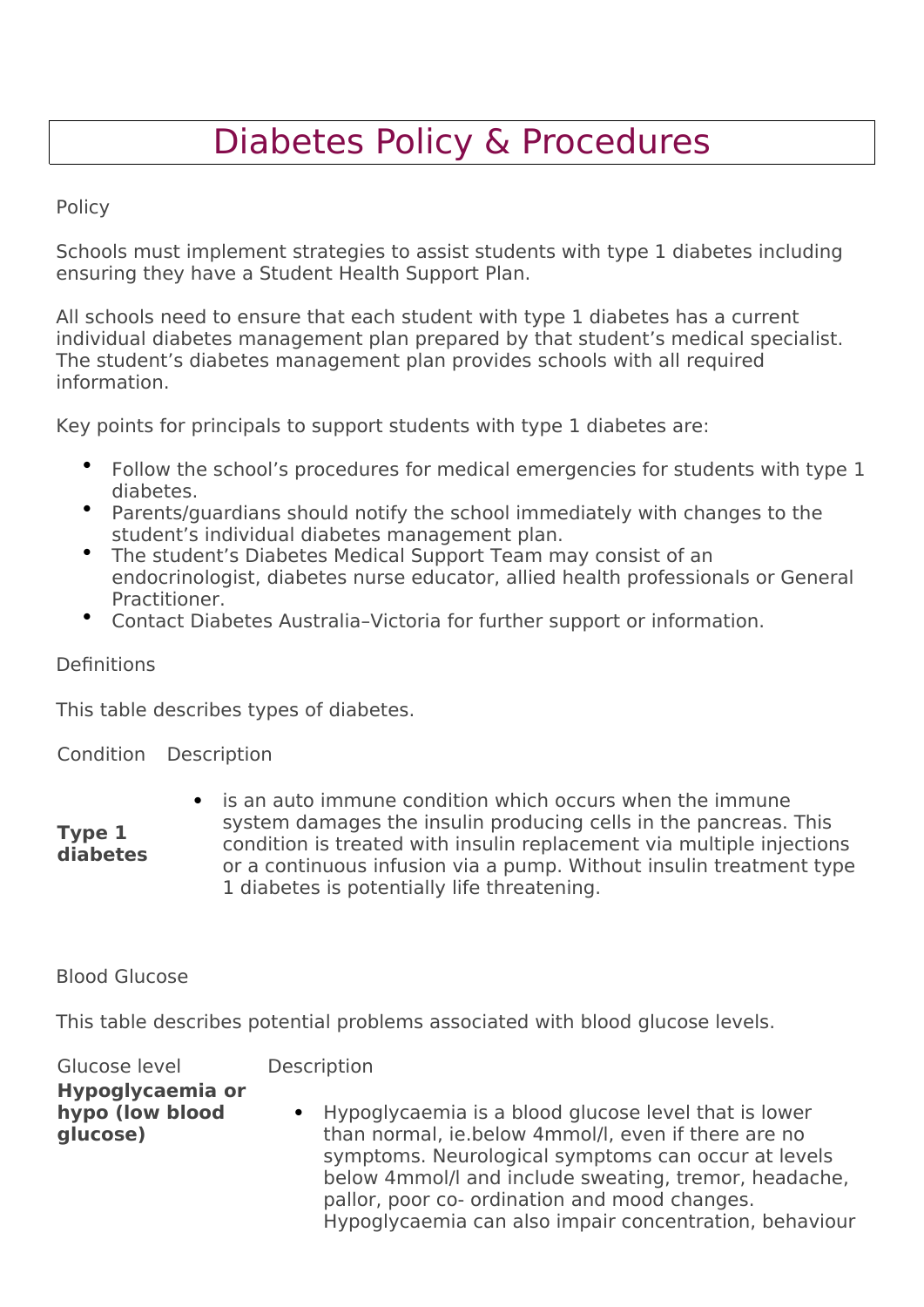and attention and symptoms can include a vague manner and slurred speech.

- Hypoglycaemia is often referred to as a '**hypo'**. It can be caused by:
	- o too much insulin
	- o delaying a meal
	- o not enough food
	- o unplanned or unusual exercise.
- It is important to treat hypoglycaemia promptly and appropriately to prevent the blood glucose level from falling even lower, as very low levels can lead to loss of consciousness and convulsions.
- The student's diabetes management plan will provide guidance for schools in preventing and treating a 'hypo'.
- Hyperglycaemia occurs when the blood glucose levels rises above 15 mmol/L.
- Hyperglycaemia symptoms can include tiredness, irritability, urinating more frequently. High blood glucose levels can also affect thinking, concentration, memory, problem solving and reasoning. It can be caused by:
	- o insufficient insulin
	- o too much food
	- o common illness such as a cold
	- o stress.

Impact at school

Most students with type 1 diabetes can enjoy and participate in school life and curriculum to the full. Some students could require additional support from school staff to manage their diabetes and while attendance at school should not be an issue they may require some time away from school to attend medical appointments.

**Strategies** 

Schools should ensure that medical advice is received from the student's health practitioner ideally by completing the Department's General Medical Advice Form – Diabetes.

This table describes the different ways schools can support students in managing diabetes.

| <b>Strategy</b>                                          | Description                                                                                                                                                                                                                                                                                                                                         |
|----------------------------------------------------------|-----------------------------------------------------------------------------------------------------------------------------------------------------------------------------------------------------------------------------------------------------------------------------------------------------------------------------------------------------|
| <b>Monitoring blood</b><br>glucose (BG)<br><b>levels</b> | • Checking blood glucose levels requires a blood glucose<br>monitor and finger pricking device. The student's<br>diabetes management plan should state the times and<br>the method of relaying information about any changes in<br>blood glucose levels. Depending on the student's age, a<br>communication book can be used to provide information |
|                                                          |                                                                                                                                                                                                                                                                                                                                                     |

**Hyperglycaemia (high blood glucose levels)**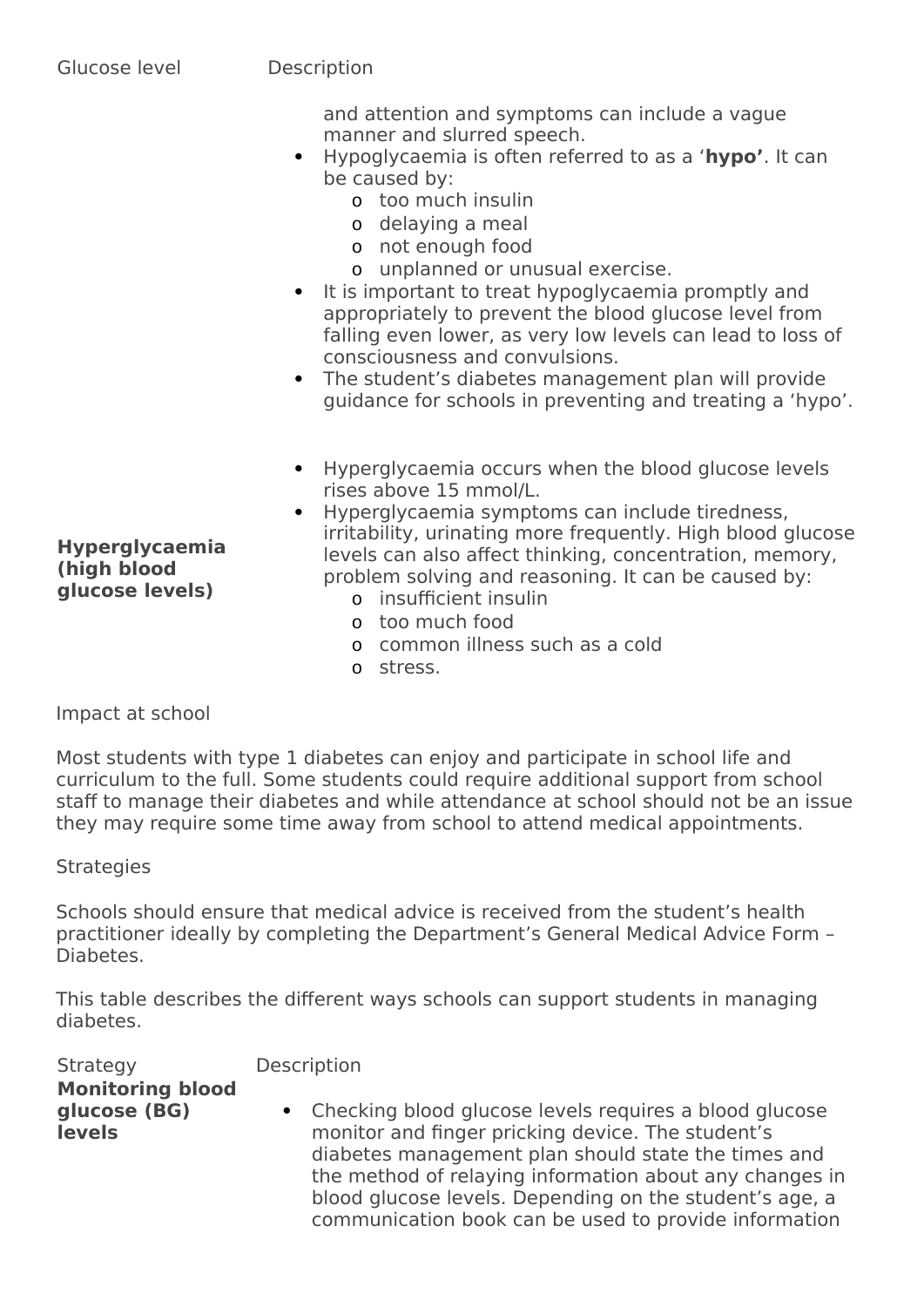#### Strategy Description

about the student's change in BG levels between parents/ guardians and the school.

- Checking of BG occurs at least four times a day to evaluate the insulin dose. Some of these checks may need to be done at school.
- Some younger students may need supervision when performing BG checks.
- Administration of insulin during school hours may or may not be required in the student's diabetes management plan.
- As a guide insulin is commonly administered:
	- o twice a day, before breakfast and dinner, or
	- o by a small insulin pump worn by the student that provides continuous insulin delivery, or
	- o four times a day with pen insulin.
- Should a student whose health condition(s) requires additional care and attention during school hours, consultation is required with the parents/guardians and health professionals to ensure that teachers are undertaking tasks within their scope of practice and training. Teachers are under no obligation to administer insulin or glucagon.
	- Students may need assistance from parents/guardians or a designated school staff member to administer pen insulin.
	- With good planning students should be encouraged to participate in all school sanctioned activities including excursion and camps.
	- The student's health support plan should be reviewed prior to a student attending a school camp with specific advice prepared by the Diabetes Medical Support Team for the camp.
	- Consideration should be given to the student's ability to self-manage their diabetes i.e. BG tests, insulin etc. If needed a parent/career or designated school staff will need to attend the camp to assist the student.
	- The school should receive any extra medial information by the parents completing the Department's Confidential Medical Information for School Council Approved School Excursions form.

# **Infection control**

 Infection control procedures must be followed. These include having instruction about ways to prevent infection and cross infection when checking blood glucose levels and administering insulin, hand washing, one student/child one device, disposable lancets and syringes

#### **Administering insulin**

**Activities including excursions and camps**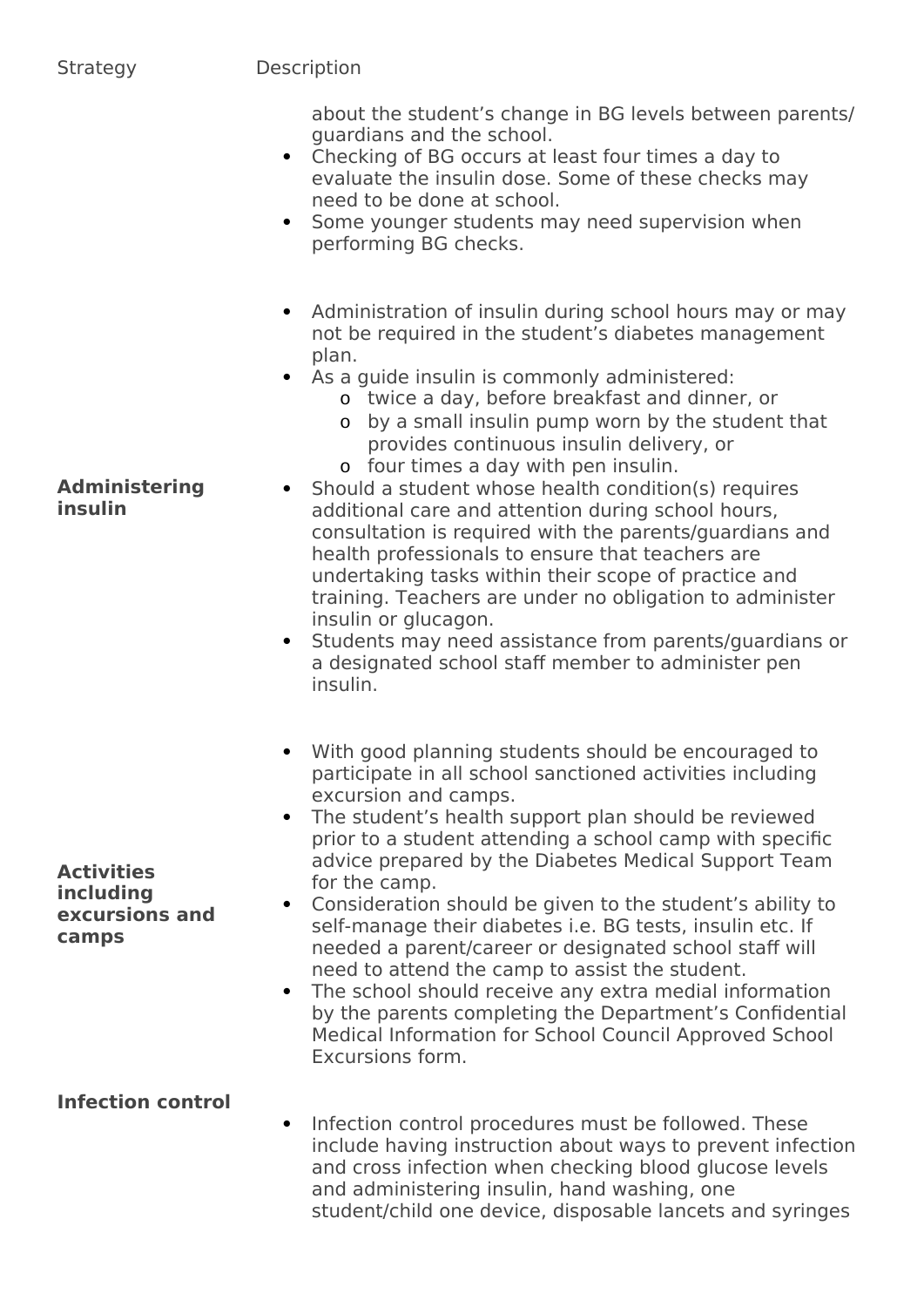| Strategy                              | Description                                                                                                                                                                                                                                                                                                                                                                                                                                                                                                                                                                                                                                                                                                                                              |
|---------------------------------------|----------------------------------------------------------------------------------------------------------------------------------------------------------------------------------------------------------------------------------------------------------------------------------------------------------------------------------------------------------------------------------------------------------------------------------------------------------------------------------------------------------------------------------------------------------------------------------------------------------------------------------------------------------------------------------------------------------------------------------------------------------|
|                                       | and the safe disposal of all medical waste                                                                                                                                                                                                                                                                                                                                                                                                                                                                                                                                                                                                                                                                                                               |
| <b>Timing meals</b>                   | Most meal requirements will fit into regular school<br>$\bullet$<br>routines. Young students may require extra supervision at<br>meal and snack times. It needs to be recognised that if an<br>activity is running overtime, students with diabetes<br>cannot delay meal times.                                                                                                                                                                                                                                                                                                                                                                                                                                                                          |
| <b>Physical activity</b>              | • Exercise should be preceded by a serve of carbohydrates.<br>Exercise is not recommended for students whose BG<br>$\bullet$<br>levels are high as it may cause them to become even<br>more elevated.                                                                                                                                                                                                                                                                                                                                                                                                                                                                                                                                                    |
|                                       | Warning: Water sports need careful planning and supervision as<br>a 'hypo' increases the risk of drowning, see: Swimming<br>Supervision and Water Safety in Related policies                                                                                                                                                                                                                                                                                                                                                                                                                                                                                                                                                                             |
| <b>Special event</b><br>participation | Special event participation including class parties can<br>$\bullet$<br>include students with type 1 diabetes in consultation with<br>their parents/guardians.<br>Schools need to provide alternatives when catering for<br>$\bullet$<br>special events, such as offering low sugar or sugar-free<br>drinks and/or sweets at class parties.                                                                                                                                                                                                                                                                                                                                                                                                              |
| <b>Exam support</b>                   | • For exam and assessment tasks, schools are required to<br>make reasonable allowances for students with type 1<br>diabetes. These could include:<br>additional times for rest and to check their blood<br>O.<br>glucose levels before, during and after an exam,<br>and take any medication<br>o consuming food and water to prevent and/or treat a<br>hypoglycaemic episode<br>o easy access to toilets as high BG levels causes a<br>need to urinate more frequently<br>o permission to leave the room under supervision.                                                                                                                                                                                                                             |
| <b>Communicating</b><br>with parents  | Exam support for students with type 1 diabetes includes<br>schools ensuring that they consider the Special Entry Access<br>Scheme in consultation with the student. For Year 11 and 12<br>students this should be done at the beginning of the VCE year.<br>For more information, see: VCAA's VCE and VCAL<br>Administrative Handbook 2012 or call (03)9651 4402 or 1800<br>635 045.<br>Schools should communicate directly with the<br>parents/guardians to ensure the student's individual diabetes<br>management plan is current. This should also include a<br>separate school camp and/or excursion plan if required.<br>Depending on the age of the student, establish a home-to-<br>school means of communication to relay health information and |